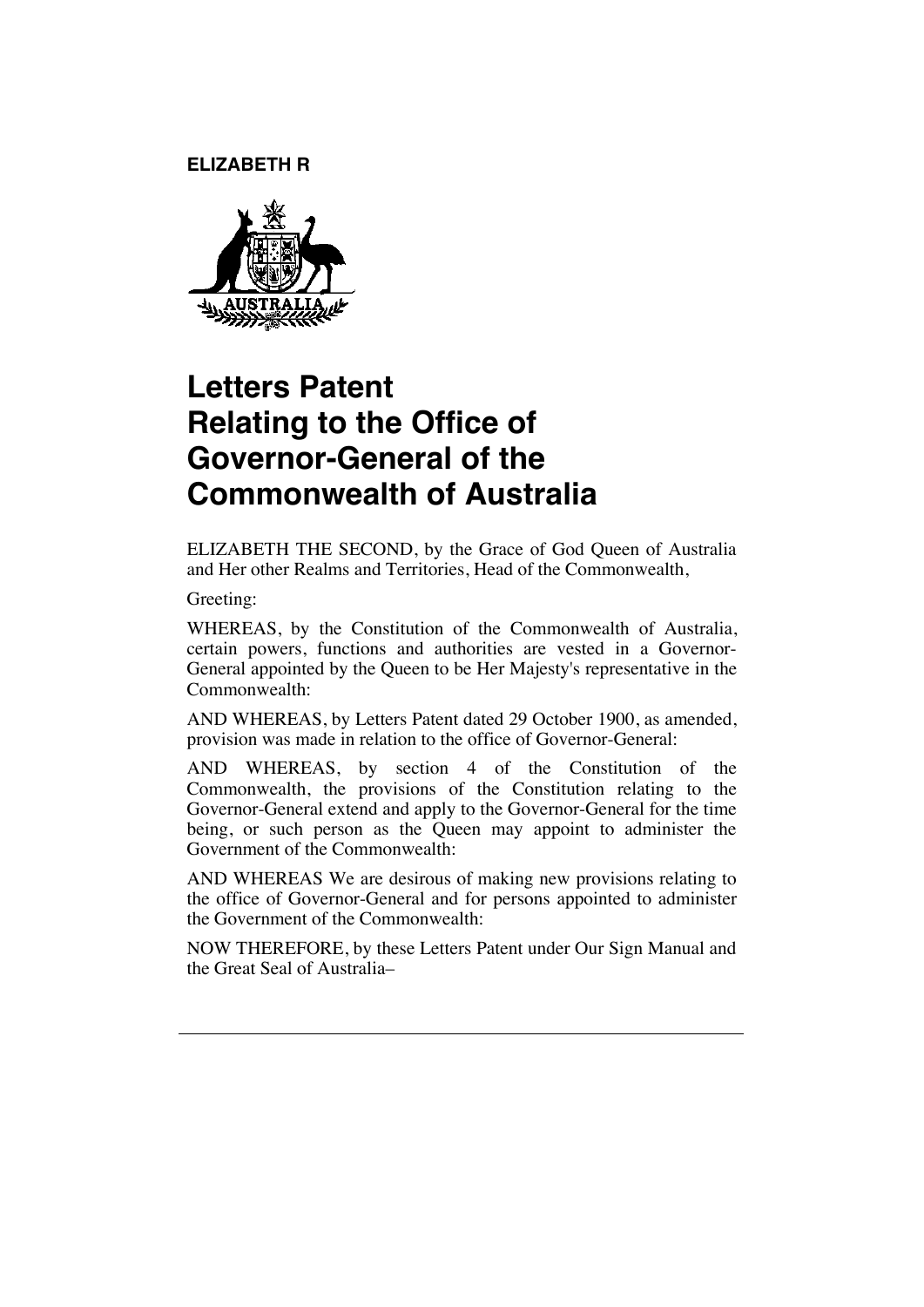- **I.** We revoke the Letters Patent dated 29 October 1900, as amended, and Our Instructions to the Governor-General dated 29 October 1900, as amended.
- **II.** We declare that–
	- (a) the appointment of a person to the office of Governor-General shall be during Our pleasure by Commission under Our Sign Manual and the Great Seal of Australia; and
	- (b) before assuming office, a person appointed to be Governor-General shall take the Oath or Affirmation of Allegiance and the Oath or Affirmation of Office in the presence of the Chief Justice or another Justice of the High Court of Australia.
- **III.** We declare that–
	- (a) the appointment of a person to administer the Government of the Commonwealth under section 4 of the Constitution of the Commonwealth shall be during Our pleasure by Commission under Our Sign Manual and the Great Seal of Australia;
	- (b) the powers, functions and authorities of the Governor-General shall, subject to this Clause, vest in any person so appointed from time to time by Us to administer the Government of the Commonwealth only in the event of the absence out of Australia, or the death, incapacity or removal, of the Governor-General for the time being;
	- (c) a person so appointed shall not assume the administration of the Government of the Commonwealth–
		- (i) in the event of the absence of the Governor-General out of Australia — except at the request of the Governor-General or the Prime Minister of the Commonwealth;
		- (ii) in the event of the absence of the Governor-General out of Australia and of the death, incapacity or absence out of Australia of the Prime Minister of the Commonwealth — except at the request of the Governor-General, the Deputy Prime Minister or the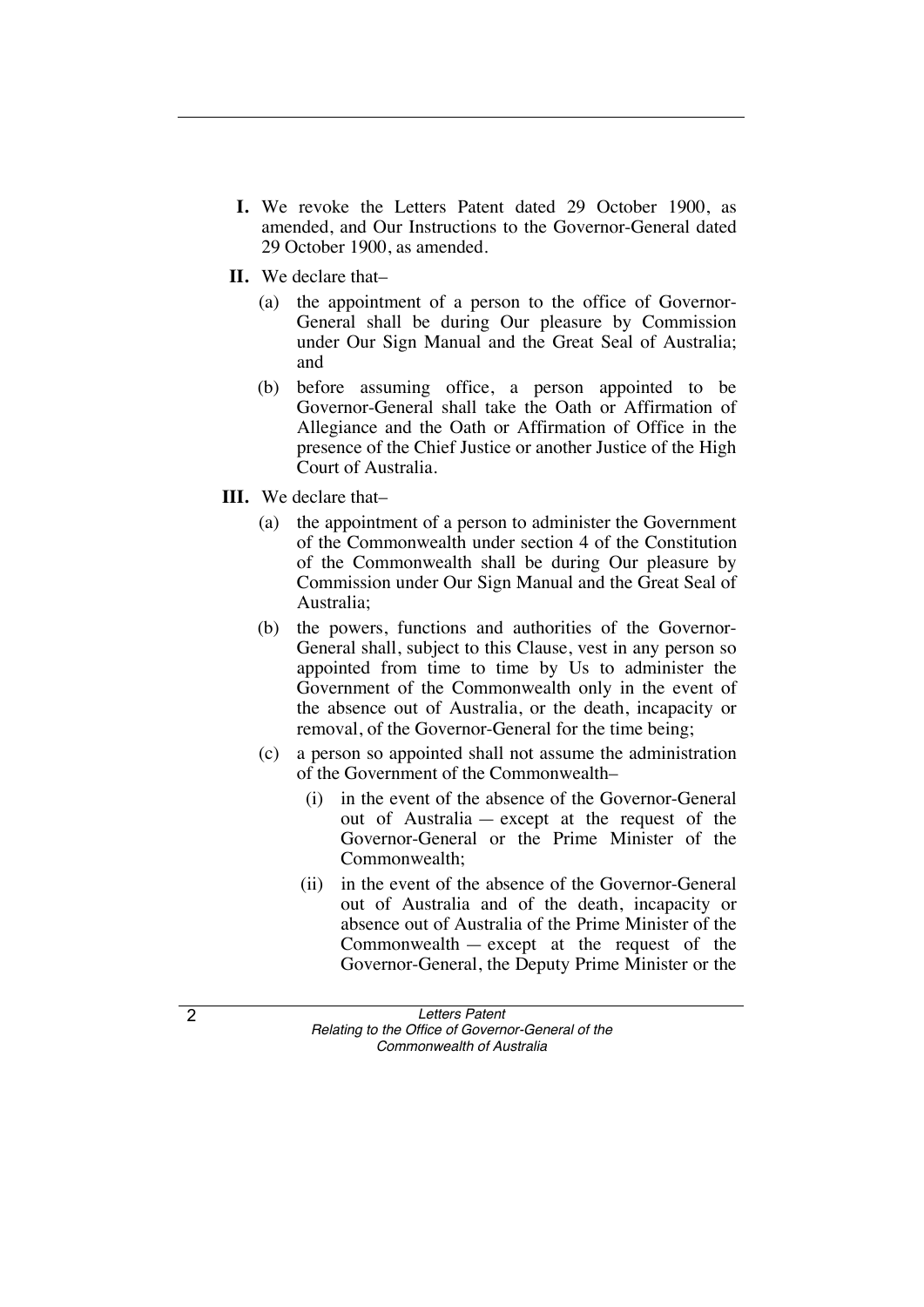next most senior Minister of State for the Commonwealth who is in Australia and available to make such a request;

- (iii) in the event of the death, incapacity or removal of the Governor-General — except at the request of the Prime Minister of the Commonwealth; or
- (iv) in the event of the death, incapacity or removal of the Governor-General and of the death, incapacity or absence out of Australia of the Prime Minister of the Commonwealth — except at the request of the Deputy Prime Minister or the next most senior Minister of State for the Commonwealth who is in Australia and available to make such a request;
- (d) a person so appointed shall not assume the administration of the Government of the Commonwealth unless he has taken on that occasion or has previously taken the Oath or Affirmation of Allegiance and the Oath or Affirmation of Office in the presence of the Chief Justice or another Justice of the High Court of Australia;
- (e) a person so appointed shall cease to exercise and perform the powers, functions and authorities of the Governor-General vested in him when a successor to the Governor-General has taken the prescribed oaths or affirmations and has entered upon the duties of his office, or the incapacity or absence out of Australia of the Governor-General for the time being has ceased, as the case may be; and
- (f) for the purposes of this clause, a reference to absence out of Australia is a reference to absence out of Australia in a geographical sense but does not include absence out of Australia for the purpose of visiting a Territory that is under the administration of the Commonwealth of Australia.
- **IV.** In pursuance of section 126 of the Constitution of the Commonwealth of Australia–
	- (a) We authorize the Governor-General for the time being, by instrument in writing, to appoint any person, or any persons jointly or severally, to be his deputy or deputies within any part of the Commonwealth, to exercise in that capacity, during his pleasure, such powers and functions

3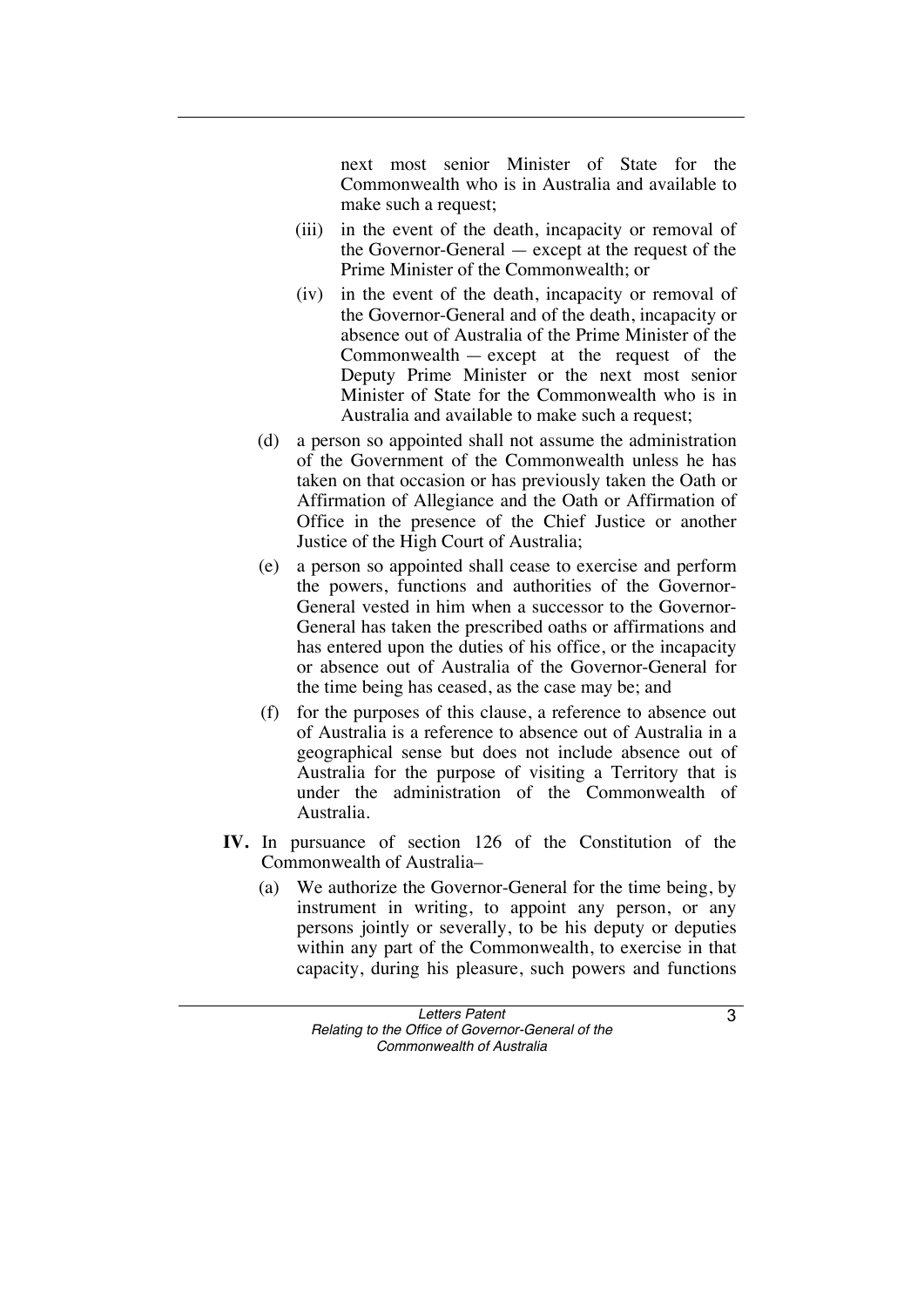of the Governor-General as he thinks fit to assign to him or them by the instrument, but subject to the limitations expressed in this clause; and

- (b) We declare that a person who is so appointed to be deputy of the Governor-General shall not exercise a power or function of the Governor-General assigned to him on any occasion-
	- (i) except in accordance with the instrument of appointment;
	- (ii) except at the request of the Governor-General or the person for the time being administering the Government of the Commonwealth that he exercise that power or function on that occasion; and
	- (iii) unless he has taken on that occasion or has previously taken the Oath or Affirmation of Allegiance in the presence of the Governor-General, the Chief Justice or another Justice of the High Court of Australia or the Chief Judge or another Judge of the Federal Court of Australia or of the Supreme Court of a State or Territory of the Commonwealth.
- **V.** For the purposes of these Letters Patent–
	- (a) a reference to the Oath or Affirmation of Allegiance is a reference to the Oath or Affirmation in accordance with the form set out in the Schedule to the Constitution of the Commonwealth of Australia; and
	- (b) a reference to the Oath or Affirmation of Office is a reference to an Oath or Affirmation swearing or affirming well and truly to serve Us, Our heirs and successors according to law in the particular office and to do right to all manner of people after the laws and usages of the Commonwealth of Australia, without fear or favour, affection or ill will.
- **VI.** We direct that these Letters Patent, each Commission appointing a Governor-General or person to administer the Government of the Commonwealth of Australia and each instrument of appointment of a deputy of the Governor-General

4 *Letters Patent Relating to the Office of Governor-General of the Commonwealth of Australia*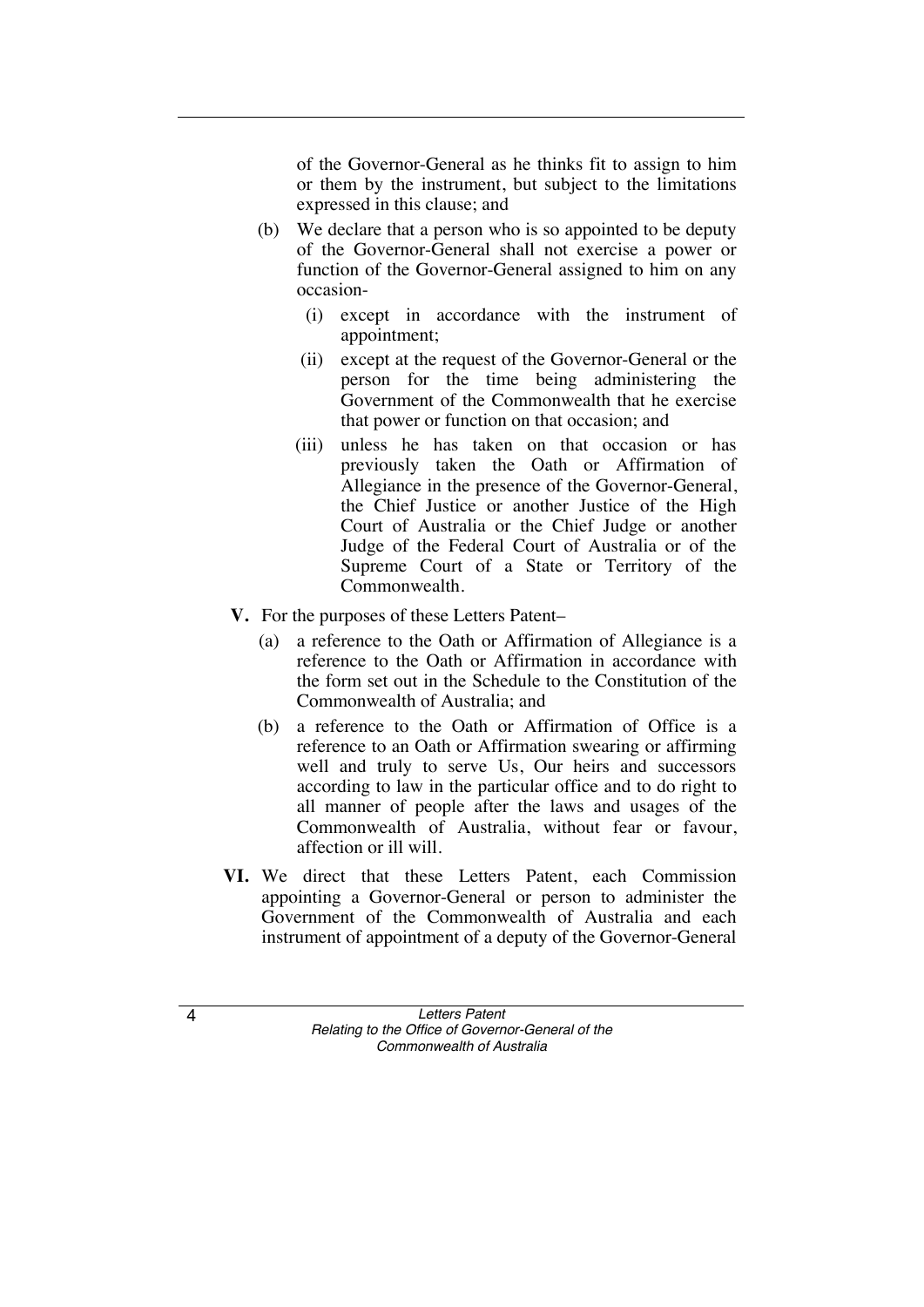shall be published in the official gazette of the Commonwealth of Australia.

- **VII.** We further direct that these Letters Patent shall take effect without affecting the efficacy of any Commission or appointment given or made before the date hereof or of anything done in pursuance of any such Commission or appointment, or of any oath or affirmation taken before that date for the purpose of any such Commission or appointment.
- **VIII.** We reserve full power from time to time to revoke, alter or amend these Letters Patent as We think fit.

GIVEN at Our Court at Balmoral on 21 August 1984

By Her Majesty's Command,

BOB HAWKE

*Prime Minister* 

*Letters Patent Relating to the Office of Governor-General of the Commonwealth of Australia* 

5